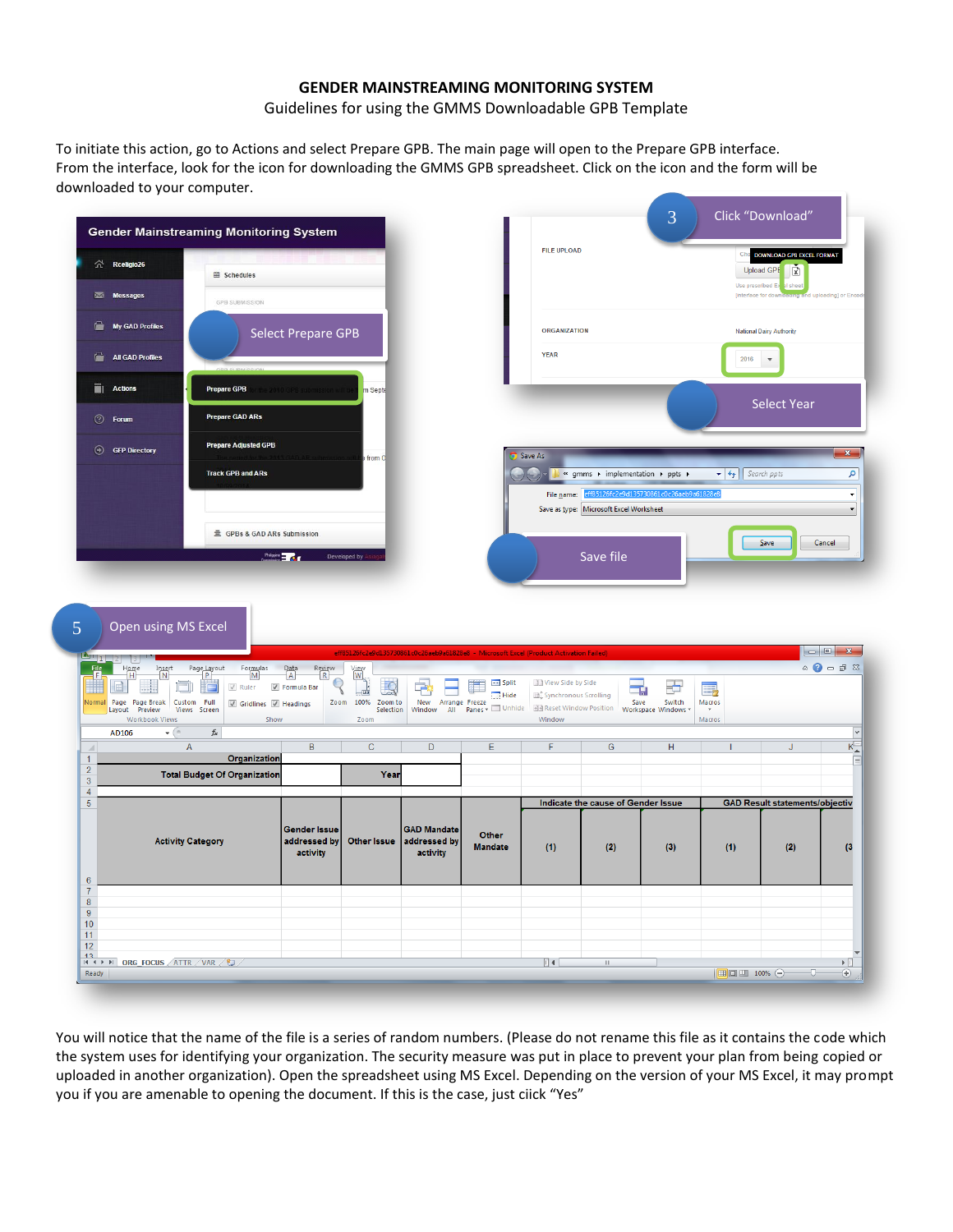Each downloaded spreadsheet has three worksheets. The first worksheet is for encoding your organization focused and client focused activities. The second worksheet is for encoding attributed programs and projects. The last worksheet contains the variables used in the dropdown menus in the spreadsheet. **Please do not edit the third worksheet**.

| $\overline{3}$<br>Home<br>H<br>Page<br>Normal<br>Page Bleak<br><b>Preview</b><br>Lavout<br><b>Workbook</b> Views<br>AD106 | Page Layout<br>Formulas<br>Insert<br>M<br>'N<br><b>P</b><br>$\sqrt{ }$ Ruler<br>Custom<br>Full<br>Gridlines J Headings<br>Views Screen<br>Show<br>$f_x$<br>$\mathbf{v}$ (= | $\frac{\text{Data}}{\text{A}}$<br>$R$ eview<br>Formula Bar | View<br>W<br>$\overline{\mathcal{C}}$<br>Zoom 100%<br>Zoom to<br>Selection<br>Zoom | eff85126fc2e9d135730861c0c26aeb9a61828e8 - Microsoft Excel (Product Activation Failed)<br>ĠB,<br>New<br>Window<br>All | $\blacksquare$ Split<br>Hide<br>Arrange Freeze<br>Panes - Unhide | View Side by Side<br>Synchronous Scrolling<br><b>He Reset Window Position</b><br>Window | Save                                      | ゐ<br>Switch<br>Workspace Windows                                                                                                                                                                   | 醇<br>Macros<br>Macros |                                              | $\overline{\phantom{a}}$ $\overline{\phantom{a}}$<br>$\mathbf{x}$<br>$\circ$ $\bullet$ = $\bullet$ $\&$<br>l v |
|---------------------------------------------------------------------------------------------------------------------------|----------------------------------------------------------------------------------------------------------------------------------------------------------------------------|------------------------------------------------------------|------------------------------------------------------------------------------------|-----------------------------------------------------------------------------------------------------------------------|------------------------------------------------------------------|-----------------------------------------------------------------------------------------|-------------------------------------------|----------------------------------------------------------------------------------------------------------------------------------------------------------------------------------------------------|-----------------------|----------------------------------------------|----------------------------------------------------------------------------------------------------------------|
| $\overline{\mathcal{A}}$                                                                                                  | A                                                                                                                                                                          | B                                                          | $\mathsf{C}$                                                                       | D                                                                                                                     | E                                                                | F                                                                                       | G                                         | H                                                                                                                                                                                                  |                       | J                                            | $K_{\perp}$                                                                                                    |
| 1                                                                                                                         | Organization                                                                                                                                                               |                                                            |                                                                                    |                                                                                                                       |                                                                  |                                                                                         |                                           |                                                                                                                                                                                                    |                       |                                              |                                                                                                                |
|                                                                                                                           | <b>Total Budget Of Organization</b>                                                                                                                                        |                                                            | Year                                                                               |                                                                                                                       |                                                                  |                                                                                         |                                           |                                                                                                                                                                                                    |                       |                                              |                                                                                                                |
|                                                                                                                           |                                                                                                                                                                            |                                                            |                                                                                    |                                                                                                                       |                                                                  |                                                                                         |                                           |                                                                                                                                                                                                    |                       |                                              |                                                                                                                |
|                                                                                                                           | <b>Activity Category</b>                                                                                                                                                   | <b>Gender Issue</b><br>addressed by<br>activity            | <b>Other Issue</b>                                                                 | <b>GAD Mandate</b><br>addressed by<br>activity                                                                        | Other<br><b>Mandate</b>                                          | (1)                                                                                     | Indicate the cause of Gender Issue<br>(2) | (3)                                                                                                                                                                                                | (1)                   | <b>GAD Result statements/objectiv</b><br>(2) | $^{(3)}$                                                                                                       |
| $H$ 4 $F$<br>Ready                                                                                                        | ORG FOCUS ATTR VAR 2                                                                                                                                                       |                                                            |                                                                                    |                                                                                                                       |                                                                  |                                                                                         | uploaded activities.                      | Up to three (3) entries can be encoded for fields<br>allowing multiple values. You may add more<br>after the sheet has been uploaded. For this you<br>will need to use the online form to edit the |                       |                                              | $\triangleright$ $\overline{\mathbb{H}}$<br>$^{\circledR}$                                                     |

The GMMS GPB spreadsheet follows the format of the template found in the JC 2012-01 except it creates additional sub-columns in the columns for encoding multiple entries, i.e. multiple issues or multiple budget sources.

General guidelines:

- Do not add additional columns to the downloaded spreadsheet. Doing so will cause errors in the uploading later on.
- Do not alter rows 1 to 6, i.e. inserting a row before or in between the stated rows.
- You may expand the width of a column or height of a row to view the content. You may also use the Wrap Text function of  $\bullet$ the MS Excel. **Do not merge cells.**
- Use the dropdown menus for the Organization, Year, Activity Category, Relevant Organization MFO/ PAP Type and Budget Source.
- Use only one spreadsheet row for each activity. This means that gender issues with four activities addressing it will use four rows with the gender issue duplicated in all four rows.
- For attributed programs, you are only required to encode the name of the program or project, the attributable amount (not the whole budget of the program or project) and the fund source (after answering the appropriate HGDG score sheet), the responsible office(s). Please note that after uploading the spreadsheet later, you will still need to attach supporting files for your attributed programs and projects for validation by the reviewers.
- Do not forget to save your GPB spreadsheet often.  $\bullet$

Specific guidelines for each field

| <b>Field</b>                       | <b>Guidelines</b>                                                                     |
|------------------------------------|---------------------------------------------------------------------------------------|
| Organization                       | Use dropdown. Selects the organization.                                               |
| Total budget of organization       | Provide figure of total budget of organization                                        |
| Year                               | Use dropdown. Selects the year of the GPB                                             |
| <b>Activity Category</b>           | Use dropdown. Select if activity is Organization-focused or Client-focused            |
| Gender Issue addressed by activity | These two columns form a pair. The column Gender Issue addressed by activity is a     |
| Other Issue                        | dropdown list of all encoded gender issues by the organization in the GMMS. If the    |
|                                    | gender issue you are encoded is new and is not in the list, you need to use the Other |
|                                    | Issue column. You must only enter in one column, not both! For example, if you        |
|                                    | used the dropdown of the Gender Issue column you should not enter anything            |
|                                    | anymore in the Other Issue for that row and activity you are encoding.                |